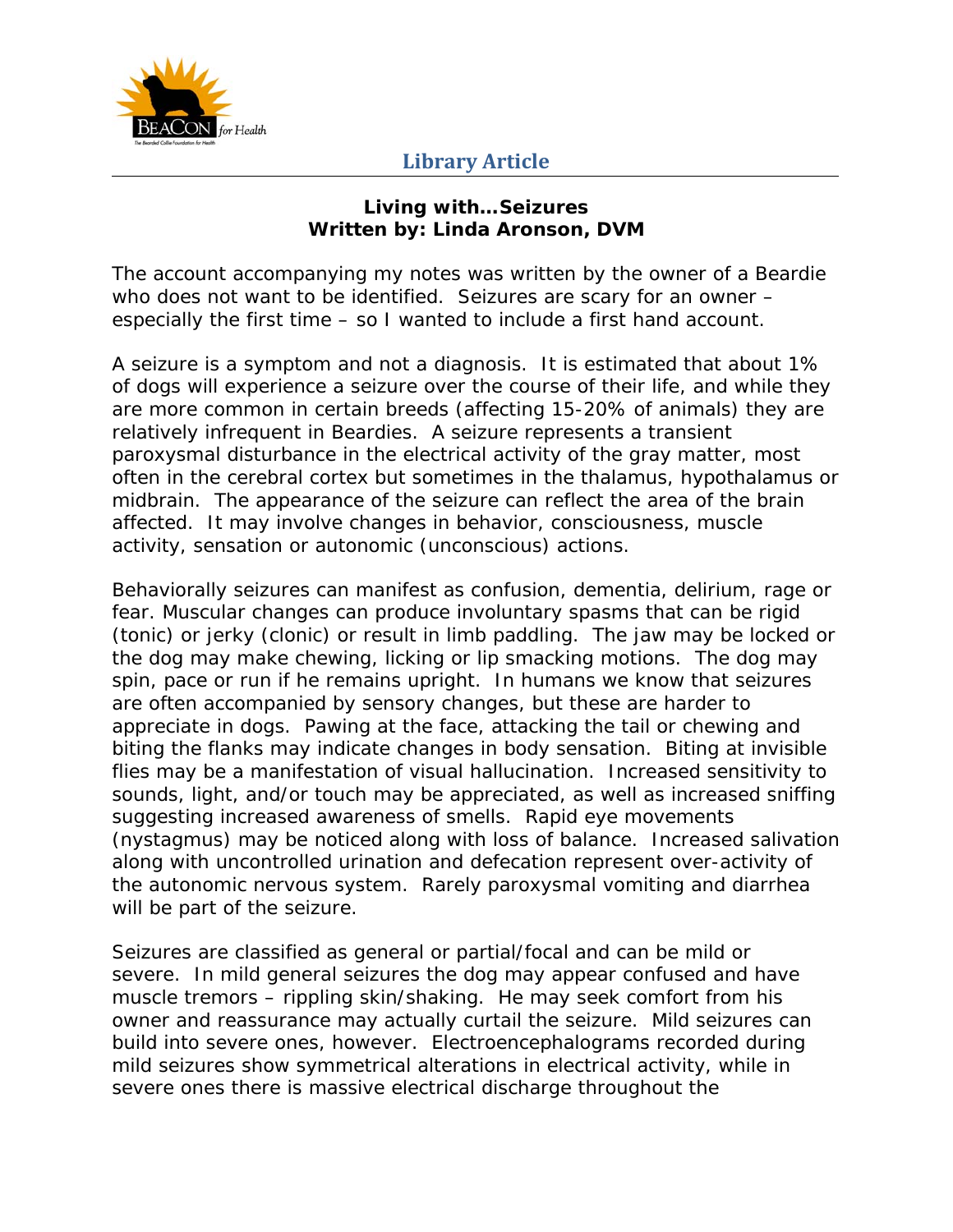

cortex. Partial seizures show localized, asymmetrical changes and the symptoms reflect the part of the brain affected. In the motor cortex there will be spasms of the face or limbs on the opposite side from the brain activity. Partial seizures affecting the limbic system result in outbursts of abnormal behavior – frantic running, aggression, rage and/or hallucinations.

Seizures can have many causes. Recurrent seizures of no known cause are referred to as idiopathic epilepsy. This condition is usually inherited and is usually first seen when the dog is between one and three years of age. However, some "idiopathic" epilepsy is likely the result of trauma to the brain, with seizures starting 6 to 12 months after the injury. In dogs under 9 months of age, seizures are often the result of congenital problems (hydrocephalus, lissencephaly, storage disorders, metabolic disorders, portosystemic shunt); infection (distemper and other viral diseases, fungal, protozoal or bacterial encephalitis); toxicity (lead, organophosphates); trauma; hypoglycemia; thiamine deficiency. From 9 months onwards infection, trauma, toxicity, hypoglycemia, metabolic disorders, and idiopathic epilepsy are joined as potential causes by meningoencephalitis, acquired hepatic encephalopathy (secondary to liver disease); as well as brain cancer in older animals.

During a seizure the threshold for excitation in a number of nerve cells in a region of the brain is lowered either due to an increase in excitatory neurotransmitters or reduction in inhibitory ones. (Neurotransmitters are chemicals that transmit nervous activity from nerve to nerve or from nerve to muscle.) The activity of nerves is also dependent on the concentrations of potassium, sodium, calcium and chloride ions within and outside the nerve. Changes in electrolyte levels can also result in seizures. The nerve cells at the focus of the seizure stay excited for a prolonged period and gradually excite surrounding cells in an increasingly larger area. This is called kindling. Other foci of activity can also be established. Once enough neurons are involved the seizure will be seen. A typical seizure often has three phases: the pre-ictal or prodromal period – sometimes called the aura (when the dog may realize that a seizure is coming and react in a characteristic manner), this can last more than a day; the ictus (the actual seizure); and the post-ictal phase (which may include pacing, depression, drinking, eating or sleeping, but which is characteristic for each patient) which can continue for several days. Between seizures most dogs appear totally normal.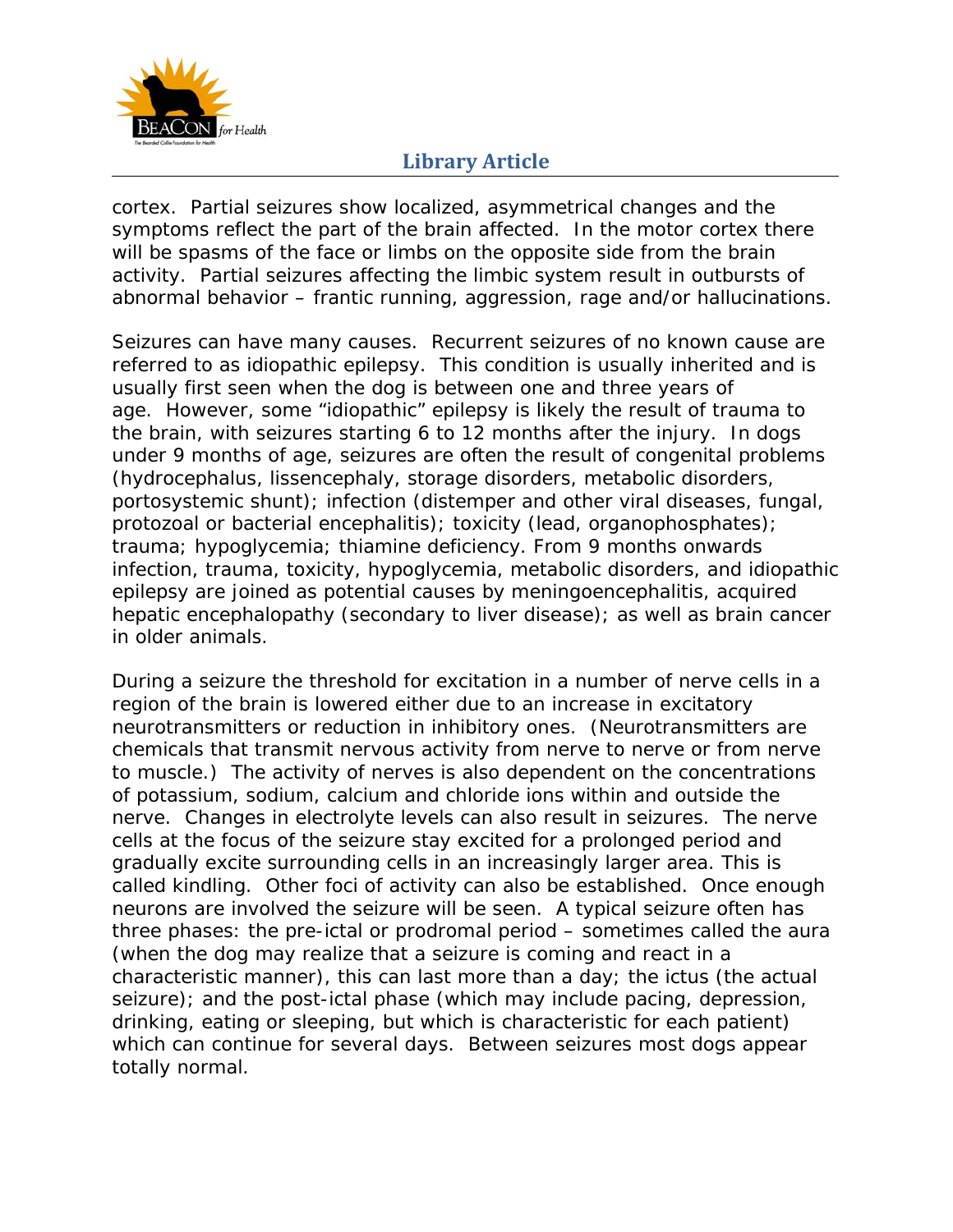

Because most dogs are normal by the time they see a veterinarian, history is most important in evaluating seizures. A single seizure is scary to owner and Beardie, but may never happen again, so apart from watching to see if there are more seizures little else needs to be done. If a dog suddenly starts having multiple seizures within a week, it suggests active brain disease and it would be wise to initiate a more aggressive diagnostic plan. Partial seizures or partial seizures that generalize suggest a structural, localized problem – encephalitis, tumor, injury or stroke. If the owner notices a characteristic turn of the head, spasms, on one side of the face or the lifting of one leg before the seizure it suggests a localized seizure that has generalized. Asymmetry of the signs also suggests partial versus generalized seizures. Partial or mild general seizures can last over 30 minutes, but partial seizures that generalize or severe general seizures last less than five minutes – although it can seem like hours! A video of the seizure can provide important diagnostic information. Changes in behavior and/or gait between seizures indicate an active disease process in the brain.

A thorough history will gather information about the various body systems – respiratory, gastrointestinal, renal, etc. – which may indicate a systemic disease altering brain function. Information on diet; exposure to toxins and drugs; known traumas; similar signs in other animals in the same household or in related animals; current medications can all provide relevant diagnostic data. The physical examination should include examination of the eyes and a complete neurological examination. Typically, testing would include a complete blood count, fasting biochemistry profile, thyroid profile, bile acids, serum lead and/or cholinesterase levels (if toxicity is suspected), urinalysis and if neoplasia is suspected chest and abdominal X-rays. Hypothyroidism, electrolyte imbalances, metabolic disorders and/or toxicity must all be ruled out. If the dog is having frequent seizures, further testing would include MRI or CT of the brain, EEG and testing of the cerebrospinal fluid to find the underlying cause.

If the primary cause of the seizures is discovered treatment is directed at treating this, although anticonvulsant therapy may be initiated while it is brought under control, and then gradually phased out. If a cause cannot be discovered and seizures occur more frequently than twice a month, or in clusters, treatment is aimed at reducing frequency to an acceptable level. The treatment of all underlying causes is beyond the scope of this article. The drugs most frequently used to control seizures are phenobarbital and/or potassium (occasionally sodium)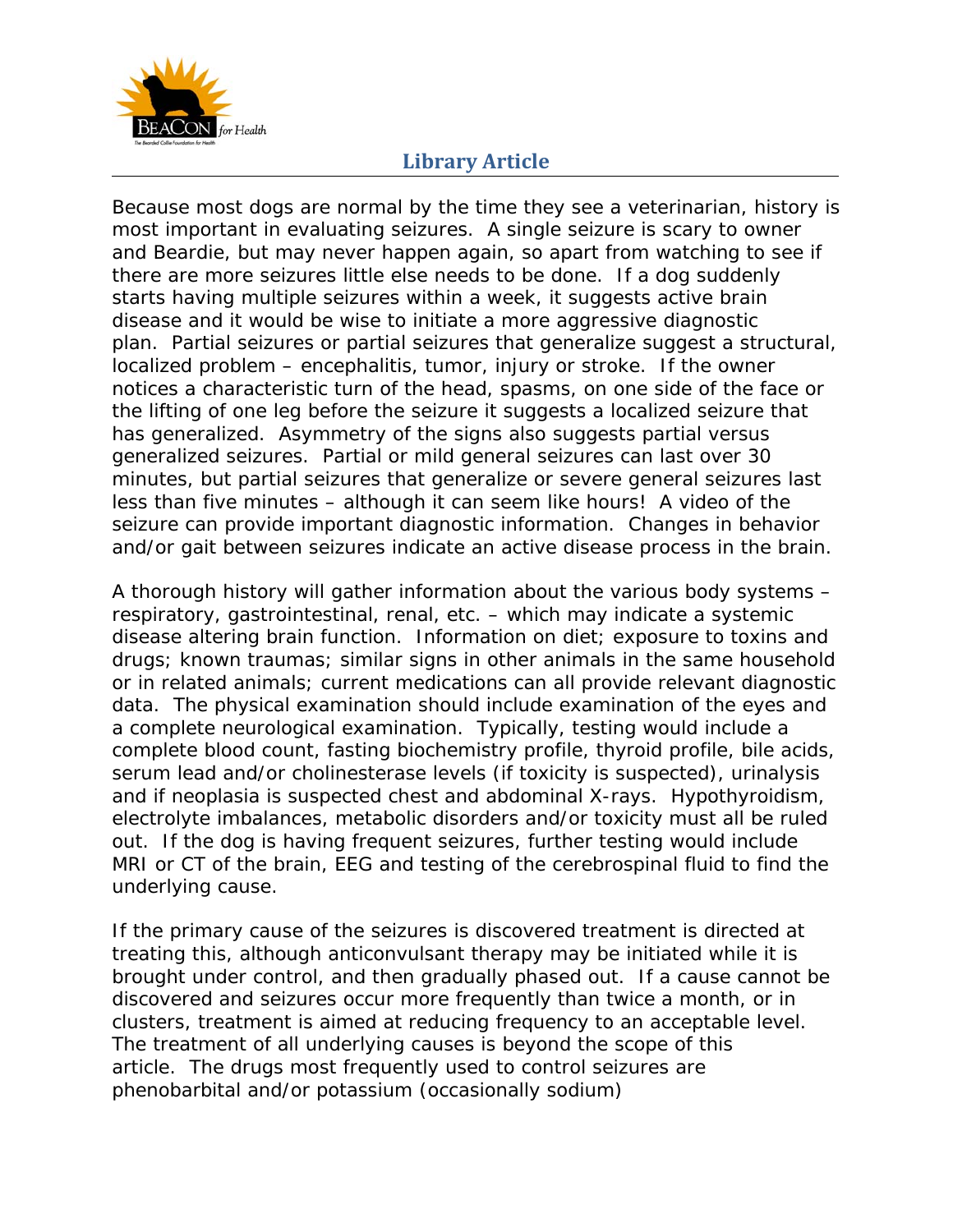

bromide. Phenobarbital is the cheapest and most effective drug, but it is also toxic to the liver, and because absorption is variable blood levels must be carefully monitored – the therapeutic level being close to the lethal one. Combining the two drugs may allow lower doses of phenobarbital to be given effectively and more safely, as bromides have no liver toxicity. Both drugs – given alone or in combination – can produce a level of sedation unacceptable to the owner. However, in general, either alone or in combination these drugs can be used safely and effectively to control seizures. Diazepam is too short acting in dogs to be of value in preventing seizures, but can be given intravenously or rectally to quickly stop cluster seizures (status epilepticus). If these are unchecked, loss of oxygen can cause irreparable brain damage. Newer drugs are also being used to treat some seizures in dogs. These include gabapentin (Neurontin), zonisamide (Zonegran) and levetiracetam.

Patients with seizures should be fed a balanced diet without extra supplementation. They should avoid chemicals and drugs which could make them more susceptible to seizures. While clinical studies are lacking heartworm preventatives containing ivermectin and flea preventatives Program and Advantage may lower seizure threshold and make seizures more difficult to control. Organophosphate insecticides should be avoided. Interceptor and Frontline appear to be safer for patients with seizure disorders.

Acupuncture can be effective in some cases, including those that resist pharmaceutical intervention. Valerian root is a traditional anticonvulsant, which may be beneficial and could be tried before turning to more potentially toxic treatments. Milk thistle might help to protect the liver during phenobarbital therapy.

Chances are good that you and your Beardie will never experience a seizure. If you do, try to stay calm and not panic.

-----------------------------------

The bumping against the closet doors woke us up at 4:45 am on Tuesday, May 9, 2006. He was having a generalized seizure. That's the term they use now for what we used to call a "grand mal" seizure. I was terrified. Here was a Beardie lying there salivating, urinating, paddling, jaw clenched, breathing as if he were running, but choking at the same time and I had no idea what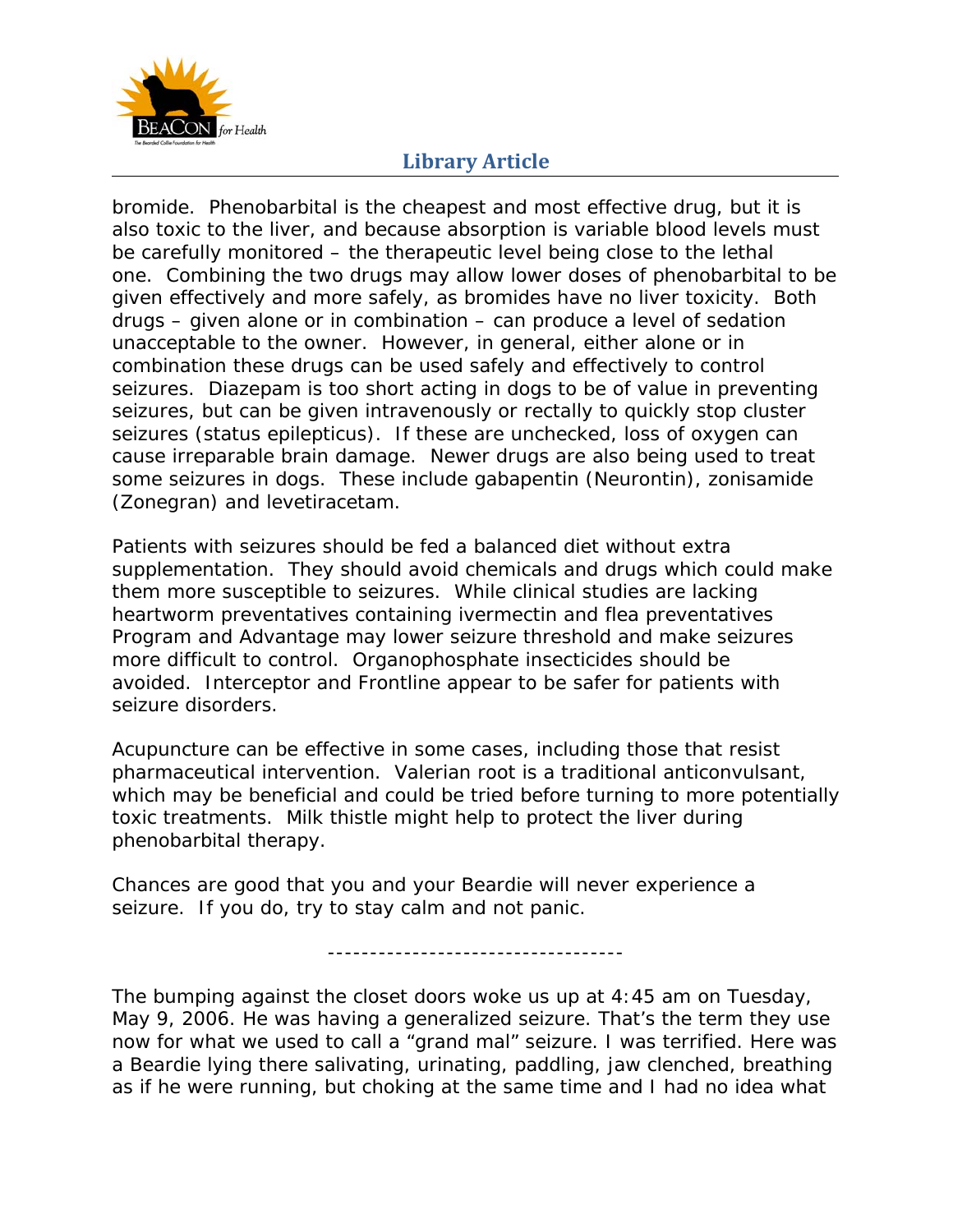

to do. This lasted about a minute. Then he calmed down and the "cool down" period lasted another minute with his breathing slowing, heart rate slowing and wanting to get up. We kept him lying down until he appeared to be back to normal. When he did get up he seemed coherent. I snapped on his leash and rushed him to the all-night emergency hospital. Of course, the vet on duty sent me home to monitor him and make sure he was ok. He was a bit unsettled and clingy over the course of the morning.

I called my regular vet the next day and put in a call to my good friend who is Professor Emeritus of Veterinary Neurology. She suggested taking him to a nearby teaching hospital for superficial neurological tests, as well as blood work. Everything came back "normal". Meanwhile, my friend gave me a "Seizure 101" Cliff Notes version of canine seizures that night on the phone.

The advice was, just wait and see if he has another one. He recovered just fine. I spent hours Googling "seizures in dogs" and read mountains of material. After awhile, the material began to repeat itself so I felt comfortable that I was reading the right stuff. And, of course, we scoured the yard to make sure he had not gotten into any poison or other chemicals and checked all of our records for yard spraying. Shoot, we checked everything we could think of and came up empty.

Many things can cause seizures, and many of those we don't even know about.

The next seizure happened in September of that year…Monday, September 4, 2006, 4:00 am-ish as a matter of fact. On the advice of my friend, I keep a log of each seizure, noting day, date, time of day, duration of seizure, symptoms, and length of recovery time. This time, the seizure lasted a little longer and it was stronger. Evidently, he had thrown up first. In addition to the above things, he gnashed his teeth and defecated. His tongue and gums were gray. He had a secondary seizure that lasted another minute or so, with more paddling. Afterward, his emotions were out of whack for at least a couple of hours. Again, he knew the seizure was coming on because he had come flying into our bedroom at the onset. I was calmer because I had been through this one time before.

This time I made an appointment with a veterinary neurologist who suggested we put him on Potassium Bromide (KBr) to forestall any future seizures. In addition we had a battery of blood tests done, an MRI and joint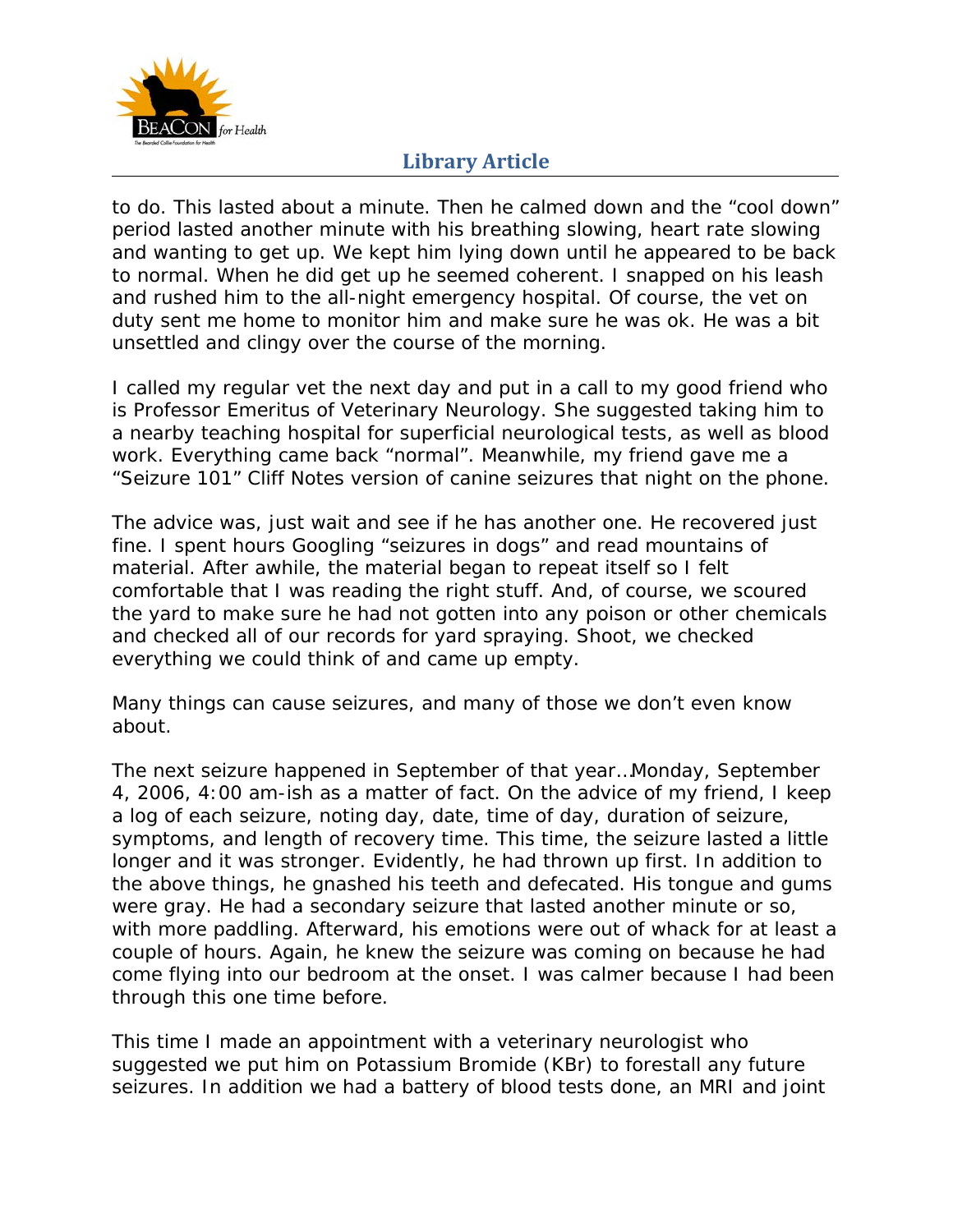

taps, all of which came back as those of a healthy dog. So, the decision, give KBr or not? I opted for the medicine, against my husband's and, probably, many others' wishes. He was on that for a year and was seizure-free, but the medicine did have side effects, one of them making him terribly hungry or having a terribly upset stomach. During the period he was on that medicine, we had to barricade the kitchen to keep him from climbing on the counters trying to find food. Luckily, the KBr worked fine and did not have to be paired with Phenobarbital. Three months after discontinuing the medicine, he had another seizure.

Same drill, 5:00 am, came in and jumped on our bed. This was, yet, worse than the ones he had before. I reported the seizure to all of his doctors but opted to wait and see before putting him back on KBr.

The next one came on Saturday, May 10, 2008, around 4am. Basically, it was the same as before but not, quite so bad.

The latest seizure came Friday, September 5, 2008 around 5:30 am. This one lasted around a minute, with a secondary seizure or, maybe a cool-down period of a minute and a half. He woke us up throwing up, and then he jumped on the bed to have the seizure.

All we can do during these is steady him and try to keep his throat clear (by keeping his head and neck straight as possible) so he can breathe. Until the seizures happen more frequently, he won't go back on medicine.

If you notice the dates, you'll see that 4 of them have been 2 years apart, almost to the day. May 9, 2006 May 10, 1008

September 4, 2006 September 5, 2008

December 12, 2007

Aside from the December seizure (which was 3 months after going off of his medicine), that tells me something "otherworldly" is causing them, something that science has not identified yet. People will say I'm crazy, that statistically it's insignificant, but, to me, it means something. I don't know what, but something.